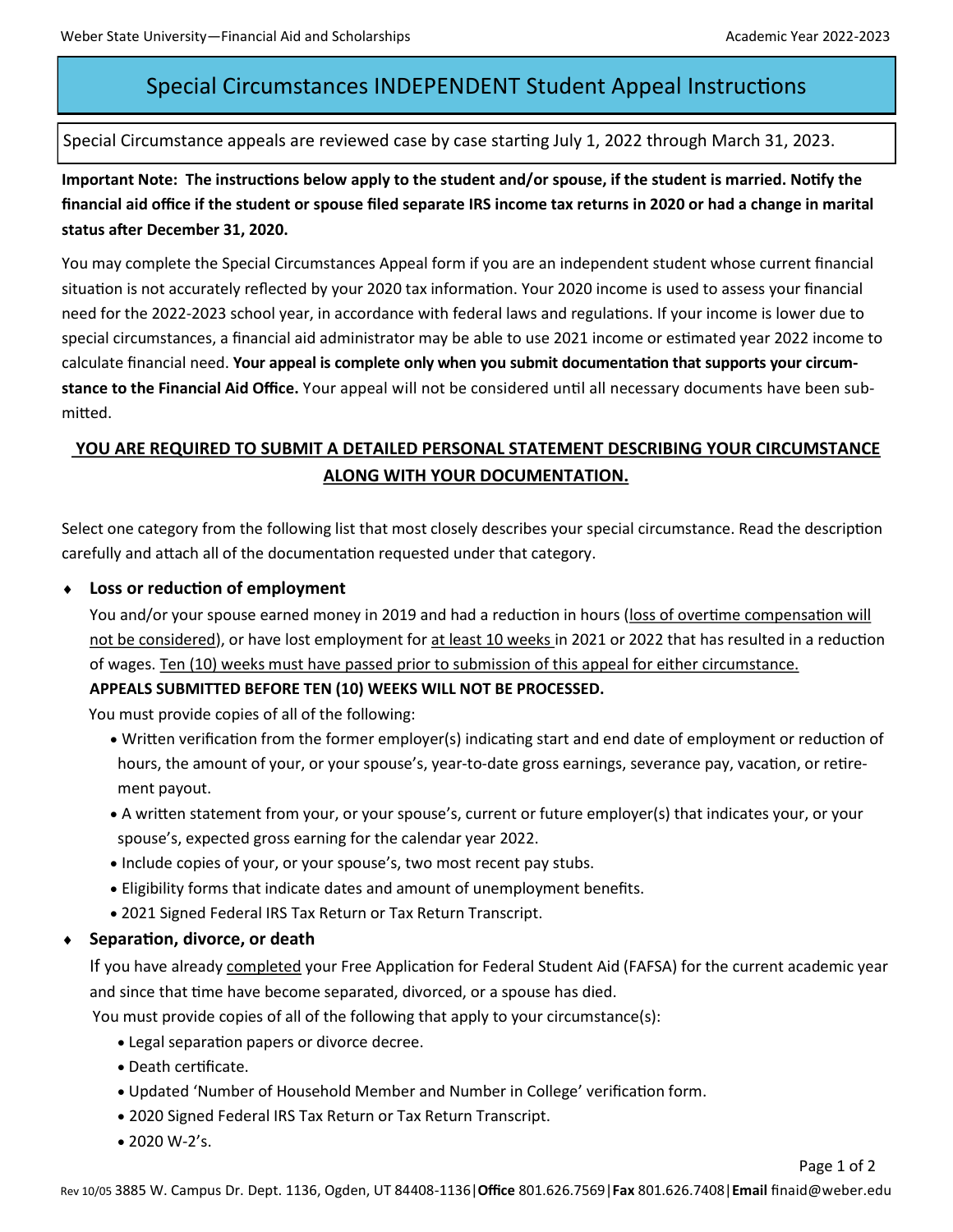#### **Loss of taxed/untaxed income or benefit**

You and/or your spouse received unemployment compensation, other taxed or untaxed income, or a benefit in 2020, and have completely lost that compensation, income, or benefit for at least 10 weeks in the calendar year 2021 or 2022. Ten (10) weeks without compensation must have passed prior to your submission of this appeal.

#### **APPEALS SUBMITTED BEFORE 10 WEEKS WILL NOT BE ACCEPTED**.

The untaxed income or benefit must be from a public or private agency, a company, or from a person due to court order. (Do not include loss of veterans benefits). Income and benefits include: Social Security Benefits, Supplemental Security Income (SSI), child support, untaxed retirement or disability benefits, welfare benefits, etc. You must provide copies of all of the following:

- Contracts, agency notices, or legal papers that indicate the date you and/or your spouse's taxed/untaxed income or benefit was terminated.
- What amount of income came from that source.
- How that income was used.
- 2021 Signed Federal IRS Tax Return or Tax Return Transcript.

#### **Loss of one-time income**

You and/or your spouse received a one-time income in 2020 or 2021 that will not occur in 2021 or 2022 (e.g., rollover into a Roth IRA, moving expense allowance, past-year Social Security payments, or a divorce settlement). Special circumstance consideration will not be given if this one-time income is a result of an inheritance, job bonus or overtime compensation, gambling winnings, pension, capital gain, insurance settlements, or early distributions of retirement accounts.

You must provide copies of all of the following:

- Contracts, agency notices, or legal papers that indicate the date you and/or your spouse's one-time income was terminated.
- What amount of income came from that source.
- How that income was used.
- 2021 Signed Federal IRS Tax Return or Tax Return Transcript.

#### **Unusual, unreimbursed, out of pocket medical care expenses**

 **NOTE**: Only expenses already paid directly by the student and/or spouse will be considered. Unexpected/non-recurring out of pocket medical expenses—You and/or your spouse have paid out of pocket for unusual or unexpected nonrecurring medical expenses for a member of your household that are not reimbursed. **Only those costs not covered by insurance or another agency may be considered.** The payment of insurance premiums, regular health maintenance, and routine expenses such as eyeglasses, birth control prescriptions, and elective or cosmetic procedures (e.g., orthodontic braces) are not considered unusual medical expenses and will will not be considered for the Special Circumstances Appeal.

You must provide copies of all of the following:

- Statement from a health care provider that documents the unusual condition.
- Receipts that demonstrate out of pocket payment of medical treatment for this condition.